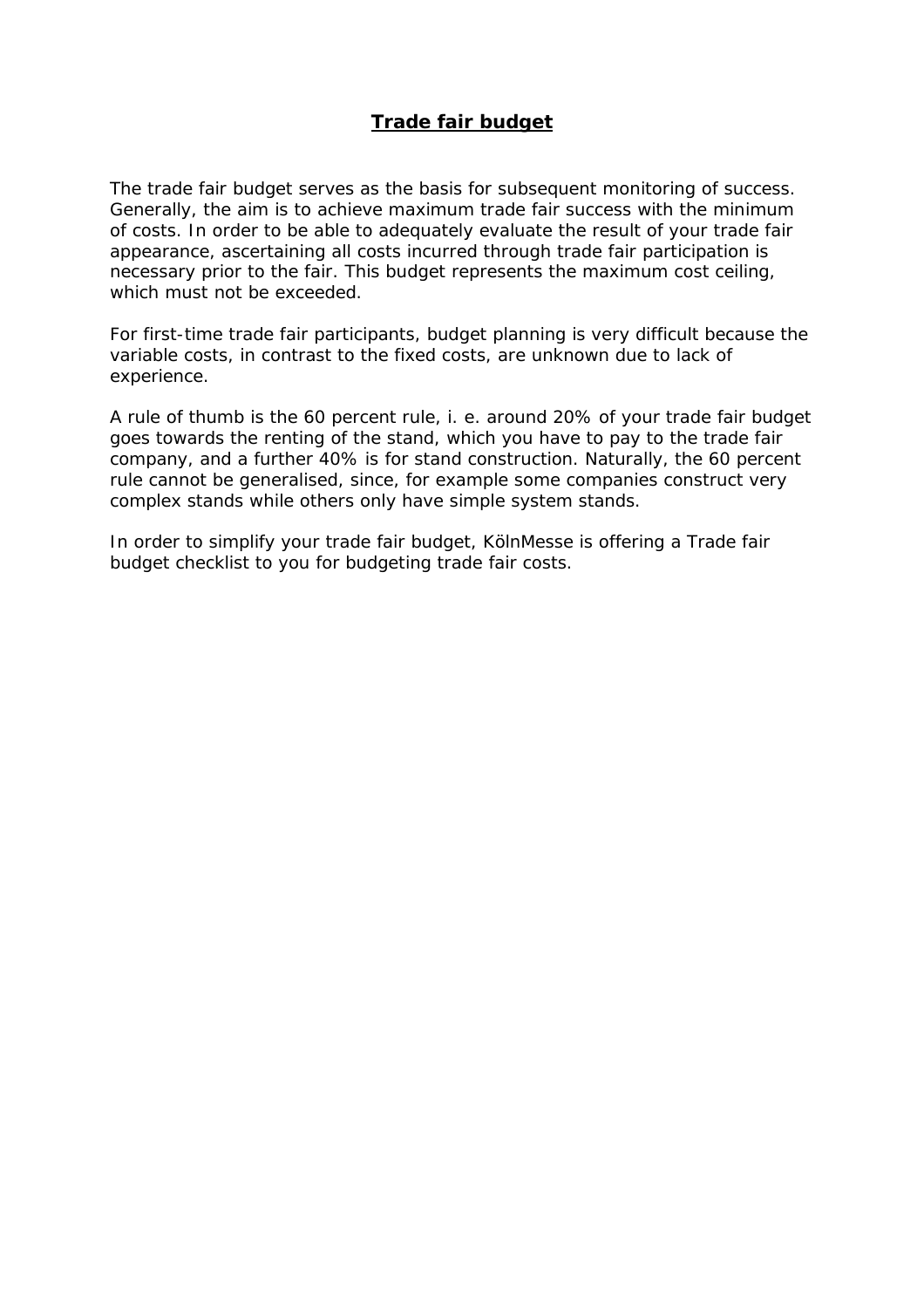## **Trade fair budget checklist**

**Name of event/trade fair: Location: Duration: Stand size:**

| Type of costs                                         | Plan | <b>Actual</b> | <b>Difference</b> |
|-------------------------------------------------------|------|---------------|-------------------|
|                                                       |      |               |                   |
| <b>Trade fair preparation</b>                         |      |               |                   |
| Procurement of addresses                              |      |               |                   |
| Design of trade fair invitations/advertising material |      |               |                   |
| Postage                                               |      |               |                   |
| Trade fair team training                              |      |               |                   |
| Other costs                                           |      |               |                   |
| Total costs for trade fair preparation                |      |               |                   |
|                                                       |      |               |                   |
| <b>Stand rent</b>                                     |      |               |                   |
| Renting of space                                      |      |               |                   |
| Surcharges                                            |      |               |                   |
| <b>Total stand rent</b>                               |      |               |                   |
|                                                       |      |               |                   |
| <b>Stand construction costs</b>                       |      |               |                   |
| Electricity supply                                    |      |               |                   |
| Water supply                                          |      |               |                   |
| Telephone connection<br>Fax connection                |      |               |                   |
| Decoration costs                                      |      |               |                   |
| Stand design/stand concept                            |      |               |                   |
| Stand constructors' costs                             |      |               |                   |
| Painters                                              |      |               |                   |
| Carpenters                                            |      |               |                   |
| Photos                                                |      |               |                   |
| Production of video                                   |      |               |                   |
| Flowers/plants                                        |      |               |                   |
| Other costs                                           |      |               |                   |
| Total costs for stand construction                    |      |               |                   |
|                                                       |      |               |                   |
| <b>Stand operation costs</b>                          |      |               |                   |
| Electricity                                           |      |               |                   |
| Gas                                                   |      |               |                   |
| Water                                                 |      |               |                   |
| Telephone                                             |      |               |                   |
| Fax                                                   |      |               |                   |
| Office materials                                      |      |               |                   |
| On-stand entertainment costs                          |      |               |                   |
| Other entertainment costs                             |      |               |                   |
| Stand security costs                                  |      |               |                   |
| Trade fair first-aid                                  |      |               |                   |
| Cleaning costs                                        |      |               |                   |
| Other costs                                           |      |               |                   |
| Total stand operation costs                           |      |               |                   |
|                                                       |      |               |                   |
| <b>Travel costs and accommodation</b>                 |      |               |                   |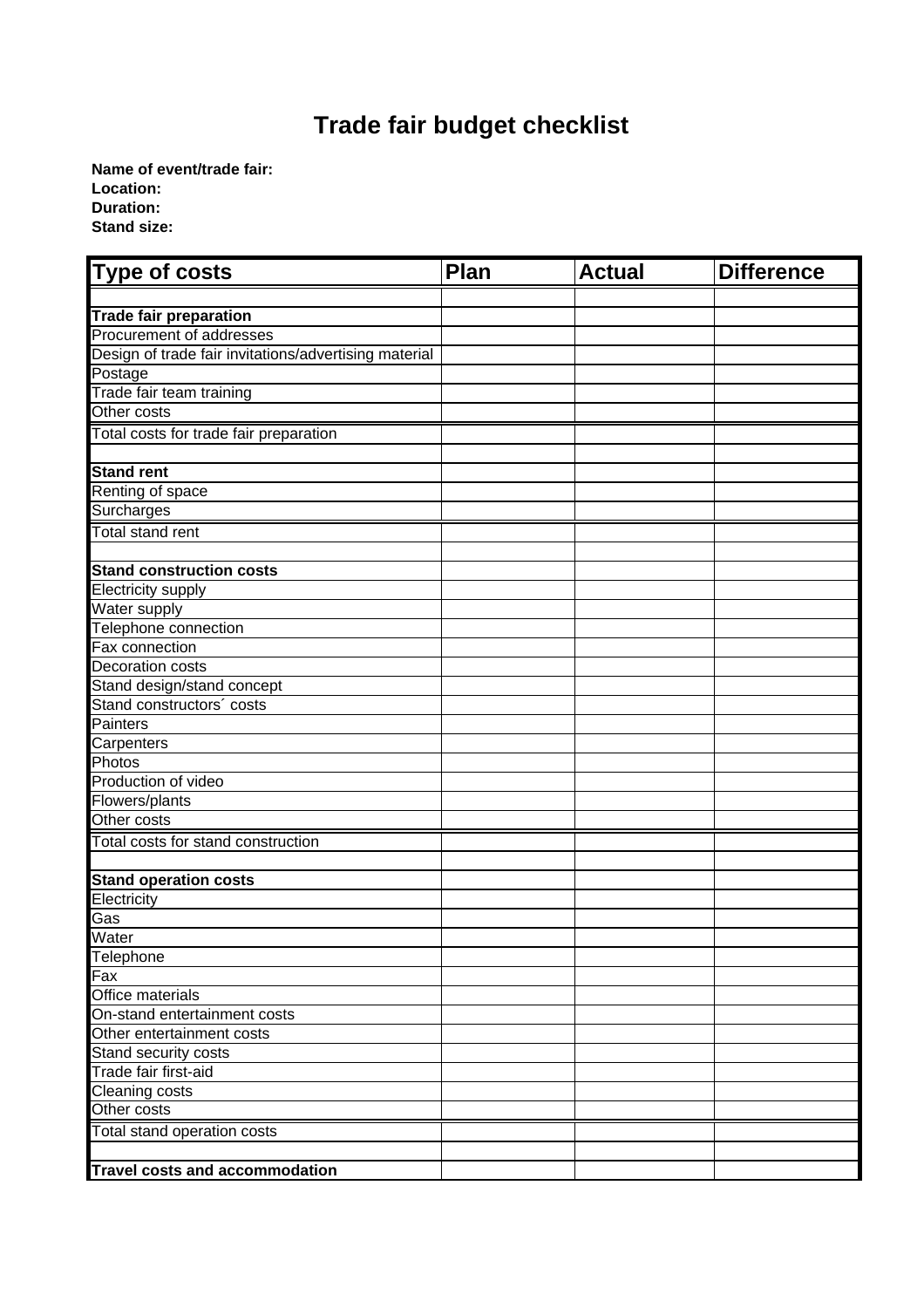| Accommodation/hotel                                |  |  |
|----------------------------------------------------|--|--|
| Train/plane/car                                    |  |  |
| Taxi                                               |  |  |
| Hire car                                           |  |  |
| Catering/event meal                                |  |  |
| Parking permits                                    |  |  |
| <b>Admission permits</b>                           |  |  |
| Other costs                                        |  |  |
| <b>Total costs</b>                                 |  |  |
|                                                    |  |  |
| <b>Personnel costs</b>                             |  |  |
| <b>Hostesses</b>                                   |  |  |
| Interpreters                                       |  |  |
| Accommodation of external employees                |  |  |
| Kitchen personnel                                  |  |  |
| Trade fair clothing                                |  |  |
| Instruction of external employees                  |  |  |
| Expenses                                           |  |  |
| Travel expenses for external employees             |  |  |
| Social insurance for external employees            |  |  |
| Trade fair premiums                                |  |  |
| Other personnel costs                              |  |  |
| <b>Total costs</b>                                 |  |  |
|                                                    |  |  |
| <b>Tranportation costs</b>                         |  |  |
| Haulage costs                                      |  |  |
| Rail and air freight                               |  |  |
| Courier services                                   |  |  |
| Postage costs                                      |  |  |
| Total transportation costs                         |  |  |
|                                                    |  |  |
| <b>Insurance costs</b>                             |  |  |
| Accident insurance                                 |  |  |
| Third-party insurance                              |  |  |
| <b>Transportation insurance</b>                    |  |  |
| <b>Exhibition insurance</b>                        |  |  |
| Other insurance                                    |  |  |
|                                                    |  |  |
| Total insurance costs                              |  |  |
|                                                    |  |  |
| <b>Exhibits</b>                                    |  |  |
| Prototype development                              |  |  |
| Prototype production<br>Costs for special exhibits |  |  |
|                                                    |  |  |
|                                                    |  |  |
| Depreciation/decline in value                      |  |  |
| <b>Total exhibit costs</b>                         |  |  |
|                                                    |  |  |
| <b>Advertising costs</b>                           |  |  |
| Entry in catalogue                                 |  |  |
| Catalogue advertisement                            |  |  |
| Advertisement in specialist press                  |  |  |
| Admission tickets for visitors                     |  |  |
| Information material and brochures                 |  |  |
| Trade fair brochures                               |  |  |
| Trade fair gifts                                   |  |  |
| Press material<br>On-stand advertising             |  |  |